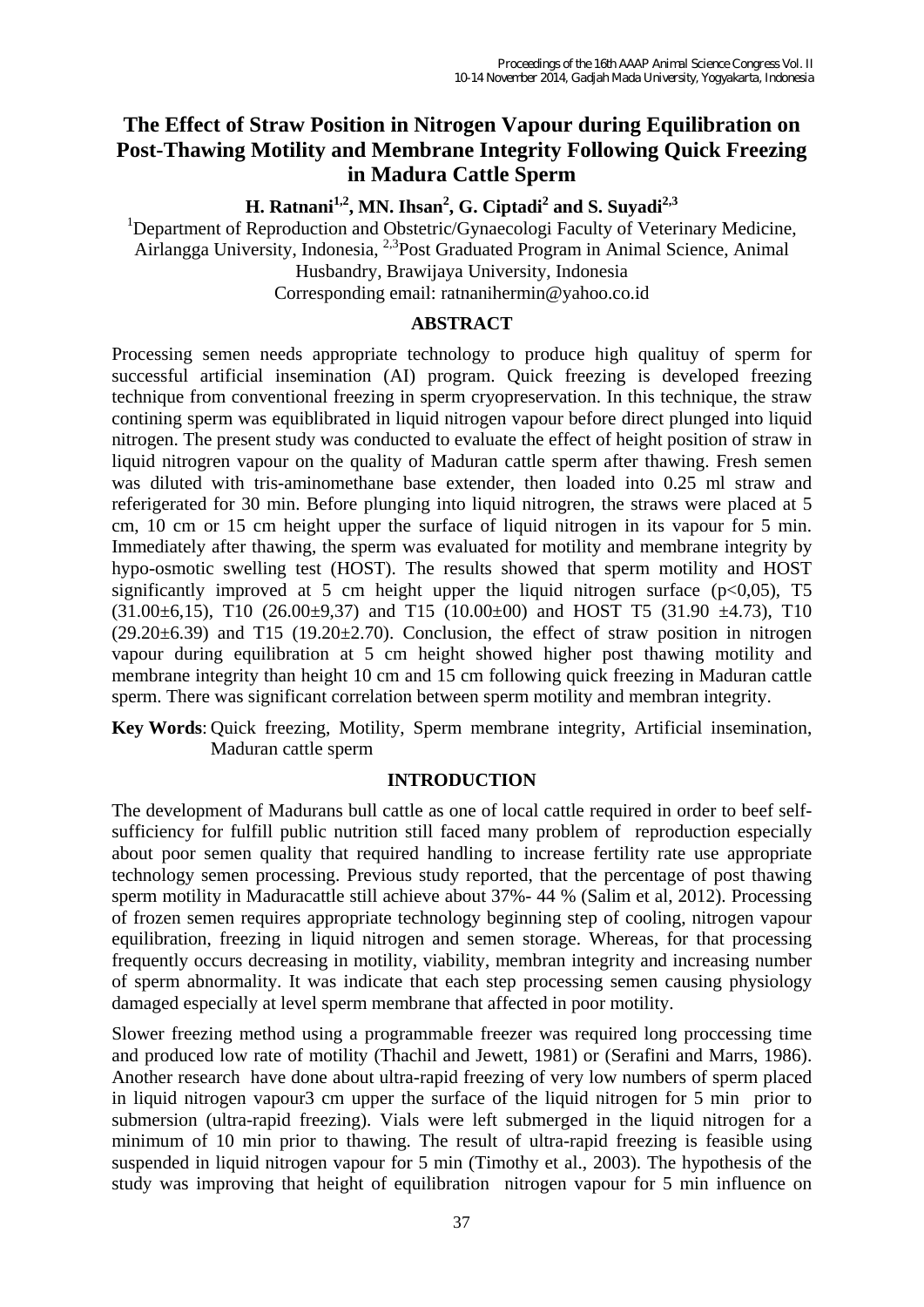post-thawing semen quality that could be predicted from semen analyses included motility and Hypoosmotic Swelling Test (HOST) of membran integrity at Madurans bull cattle and there was significant correlation between sperm motility and membrane integrity.

## **MATERIALS AND METHODS**

**Semen samples.** Semen sample were used fromMaduranscattle with sperm motility  $\geq 70\%$ , at Singosari National Artificial Insemination Centre Malang, Indonesia.Semen collection was carried out two times per week using an artificial vagina.One aliquot of 1 ml of fresh semen was separated and diluted by Egg-yolk Tris Aminomethane, glycerol 7%, penicilline 1000 IU/ml, streptomycin 100 mg. Sample were cooling at  $5^{\circ}$ C for 30 min, sealing/chilling into 0,25 ml straw.

**Quick Freezing.** Straw wereplaced horizontal upper tray and equilibrated with nitrogen vapour at various height (5cm, 10cm and 15cm) upper liquid nitrogen surface for 5 min (quick freezing)then plunged into liquid nitrogen  $(-196^{\circ}C)$  and finally storage in the container that contain liquid nitrogen

**Semen thawing.** Thawing process was carried out after >10 min after storage into container that contain liquid nitrogen by placed straw into a water bath at 37°C for 30 sec.

**Semen evaluation.** Semen evaluation at first for volume and mass motility, spermconcentration was count using spectrofotometer, mass motility rates from  $+3$  to  $+4$ , and less than 20% morphological abnormalities.Motility was expressed qualitatively on a motility scale (0-4) as described by Matharoo et al. (1985) using a 10X objective lens on a phase contrast microscope (Nikon Eclipse E600, Tokyo, Japan). HOST for sperm membrane integrity was assessed using the hypo-osmotic swelling test according to the methods described by Correa and Zavos (1994). Sperm tail coiled was recorded of 200 spermatozoa usinga 40 x objective lens on a phase contrast microscope (Nikon Eclipse E600, Tokyo, Japan).

**Statistical analysis.** We used SPSS program to perform the statistical analyses. Mean percentages ofmotility and membrane integrity spermatozoa measure by one-way analysis of variance (Snedecor and Cochran, 1967) and the relationship between sperm motility and membran integrity with Pearson correlation at significant correlation  $p > 0.05$  (Hauke And Kossowski. 2011). Prior to the analysis, proportionality data (motility and HOST) were transformed using percent (Snedecor and Cochran, 1994). Comparison between different treatment groups was done by Fisher's Least Significant Difference (LSD) test, the differences at  $p<0.05$  were considered to be statistically significant.

### **RESULTS AND DISCUSSION**

The mean percentages of sperm motility and membran integrityat various height are presented in Table 1.

**Tabel 1.** The percentage of sperm motility and membran integrity with various height nitrogen vapour equilibration following freezing at Madurans cattle

| equinoration rono wing necessity at magazine cattle |                               |                               |
|-----------------------------------------------------|-------------------------------|-------------------------------|
| Height $(T)$ cm                                     | Motility                      | <b>HOST</b>                   |
|                                                     | $\bar{x} \pm sd$              | $\bar{x} \pm sd$              |
| T5                                                  | $31.00 \pm 6.15$ <sup>a</sup> | $31.90 \pm 4.73$ <sup>a</sup> |
| T10                                                 | $26.00 \pm 9.37^{\rm b}$      | $29.20 \pm 6.39^b$            |
| T15                                                 | $10.00 \pm 0.00^{\circ}$      | $19.20 \pm 2.70^{\circ}$      |
|                                                     |                               |                               |

The difference superscript at the same collum, indicate significant difference (p<0,05); $\bar{x}$  ± sd (mean ±standart deviation); T5 ( height 5 cm), T10 ( height 10 cm) and T15 ( height 15 cm).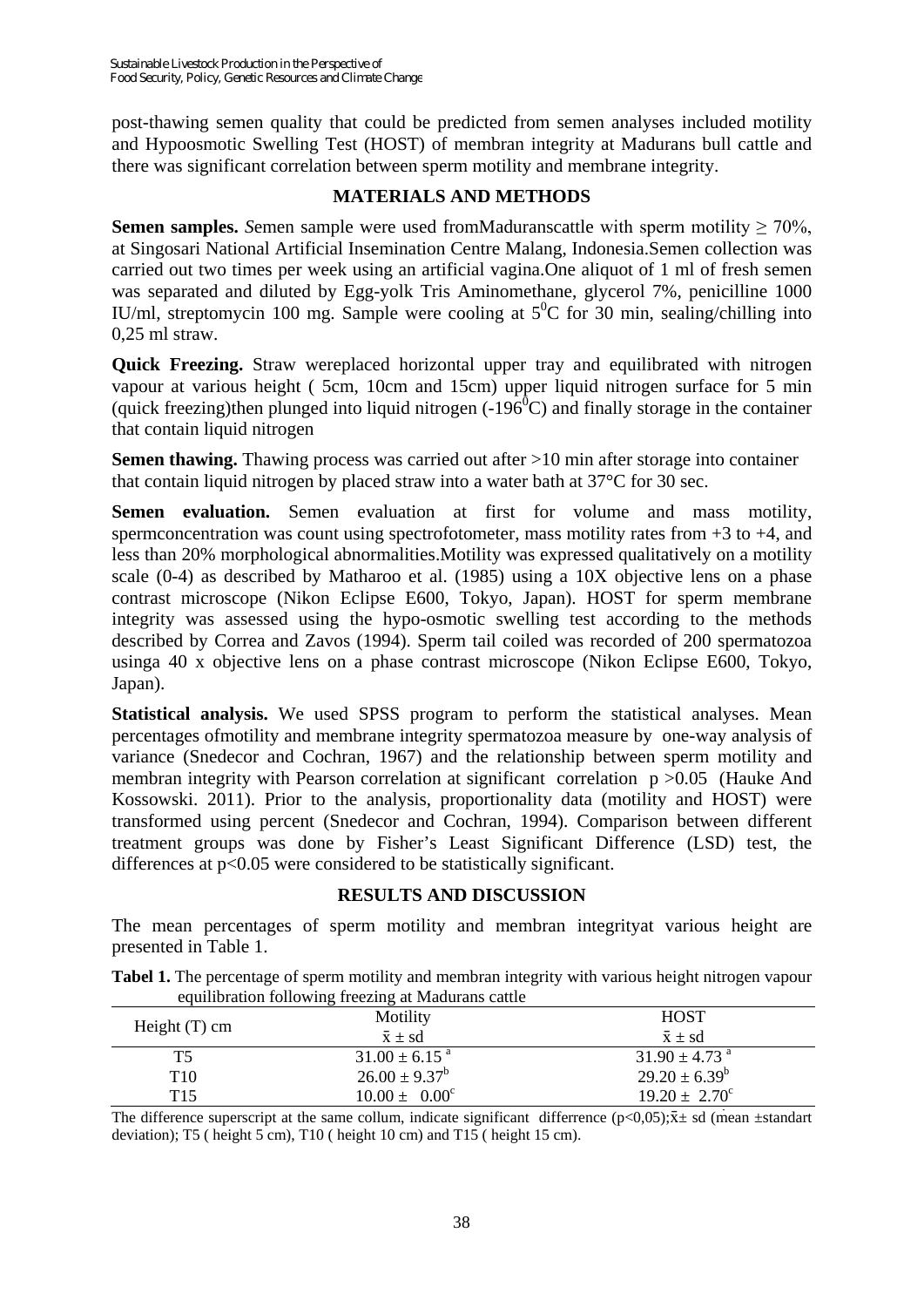The result showed significant difference  $(p<0.05)$  percentage of sperm motility between three height equilibration, T5 more higher than T10 and T15.The correlation between sperm motility and membran integrity was 0.689 showed significant correlation ( $p > 0.05$ ).

In this sudy the effect nitrogen vapour equilibration upper liquid nitrogen surface on post thawing semen at height 5 cm has more beneficial effect in motility andmembran integrity than height 10 cm and 15 cm.Gradually decrease of sperm motility from 5 cm, 10 cm and 15 cm (<40% standart motility for AI), caused by the faster and the slower freezing rate, the temperature changes that spermatozoa are subjected to during the process nitrogen vapour equilibration was the physical effects of cooling and then freezing result in number of changes in the environment of water and solute movement affected cell injurious , whereas the rate water move out of the cell during this process plays an important role in determining cooling rates, which have to be optimized for cell survival after thawing, similar as reported by Mazur(1977); Watson( 1979, 1995) and Woelders ( 1997). The results of the present investigation showed highly significant correlation between HOST score and progressive motility in Sahiwal cow bull semen. In this study, reported that percentage membran integrity at equilibration height respectively decrease 5 cm, 10 cmand 15 cm, it was caused injurious plasma membran sperm affected by ice nucleation formed at highest or lowest rate freezing (Vishwanath and Shannon, 2000) , where as HOST more easy obserable in the tail than in the head of sperm because the plasma membrane surrounding the tail appears to be more loosely attached than the membrane surrounding the head, look as coiled tail.

The lower sperm survival caused by the translocation of water and the injurious that affected byice nucleation during the freezing and thawing process, as reported by Vishwanath and Shannon (2000), rapid leakage of intracellular ATP through the damaged sperm plasma membrane due to death or anisosmotic condition is certain to affect sperm motility (Bohlooliet al., 2012; Christensen et al., 1999). The results of the present study were in agreement with some previous work on cattle (Correa and Zavos, 1994; Kumar, 2004; Lodhiet al., 2008),. The correlation that was recorded between motility, viability, acrosomal integrity and HOST was expected since they are all related to plasma membrane integrity (Brito et al*.*, 2003)and also between percentages of live sperms and acrosome intact sperms with percentage of motile sperms (Kirk et al., 2005). In this study the higher sperm membran integrity, the higher sperm motility there was showed significant correlation between Motility and membran integrity.

### **CONCLUSION**

The effect of straw position in nitrogen vapour during equilibration at 5 cm height showed higher post thawing motility and membrane integrity than height 10 cm and 15 cm following quick freezing in Maduran cattle sperm.The higher sperm membran integrity, the higher sperm motility.

#### **REFERENCES**

- Bohlooli, S., F.Cedden, S.Bozoglu, S.Razzaghzadeh and J.Pishjang. 2012. Correlation between conventional sperm assay parameters in cryopreserved Ram Semen. Ann. Biol. Res. 3, pp. 884-889.
- Brito, L.F., A.D. Barth, S.Bilodeau-Goessel, P.L.Panichand J.P. Kastelic. 2003. Comparison of methods to evaluate plasmalemma of bovine sperm and their relationship with invitro fertilization rate. Theriogenology 60, 1539-1551.
- Correa, J. R. and P.M. Zavos. 1994. The hypo-osmotic swelling test; its employment as an assay to evaluate the functional integrity of the frozen-thawed bovine sperm membrane.Theriogenology 42: pp. 351-360.